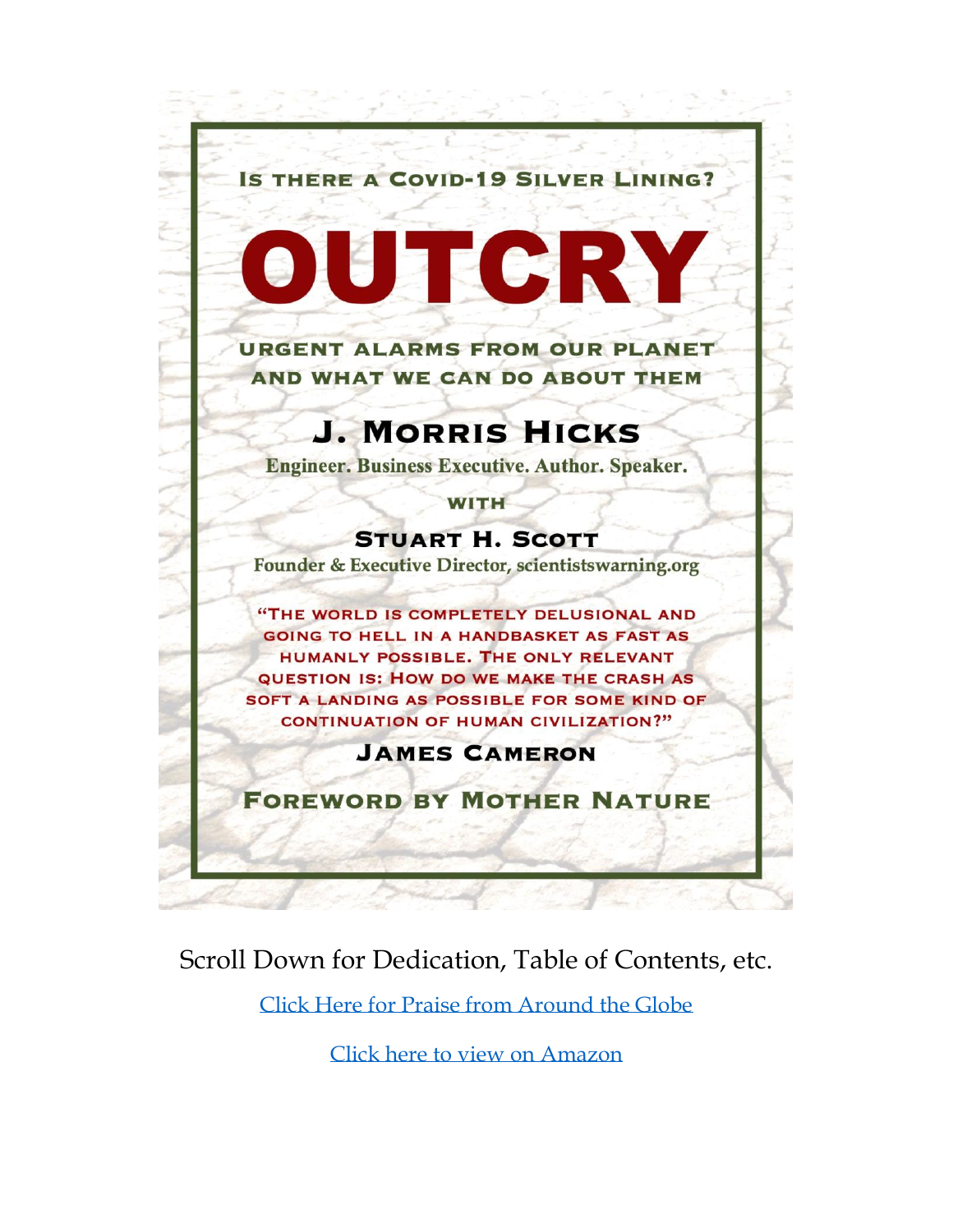## DEDICATION

OUTCRY is dedicated to the three oldest living "big picture" scientists who appear in Chapter Four. Their ages are provided as of April 2020.

#### James Lovelock (100)

*Since beginning to conduct my own research about our food choices and sustainability in 2003, this 100-year-old scholar has become my all-time hero when it comes to looking at the big picture when analysing any problem or situation. Describing himself mostly as a practical engineer, his incredible career has earned rare praise such as these descriptors from three of the world's major news organizations: A prophet who deserves every honor the human race can bestow— The greatest scientific thinker of our time—The most influential scientist and writer since Charles Darwin.*

#### E.O. Wilson (90)

*Growing up in the deep south of the United States as I did, Dr. Wilson has helped me more than he will ever know. His overall scientific body of knowledge when it comes to how we humans got here in the first place and our inherited responsibility to truly begin caring for the planet that gave us birth—has helped me greatly. My mother always told me that God gave me a brain and that I had to use it—and Dr. Wilson has helped me in doing just that. Without his influence, I would not be nearly as passionate about the sustainability topic that will consume at least onethird of my life—and I would have never written this book.* 

#### T. Colin Campbell (86)

It could be said that my final career started the day I found Dr. Campbell on the *internet in early 2003. After becoming curious about the optimal diet for humans, I had begun researching the topic online and discovering various theories from A to Z (Atkins to Zone). But when I found Colin, I knew that I had finally found what we call down south—the real deal. And his influence wasn't just about food choices, he also inspired my interest in sustainability, specifically climate change. Finally, I was honoured to be able to on the board of his non-profit, Center for Nutrition Studies, for six years. A great friend, his life-enhancing influence will be felt throughout the world for as long as there are humans on this planet.*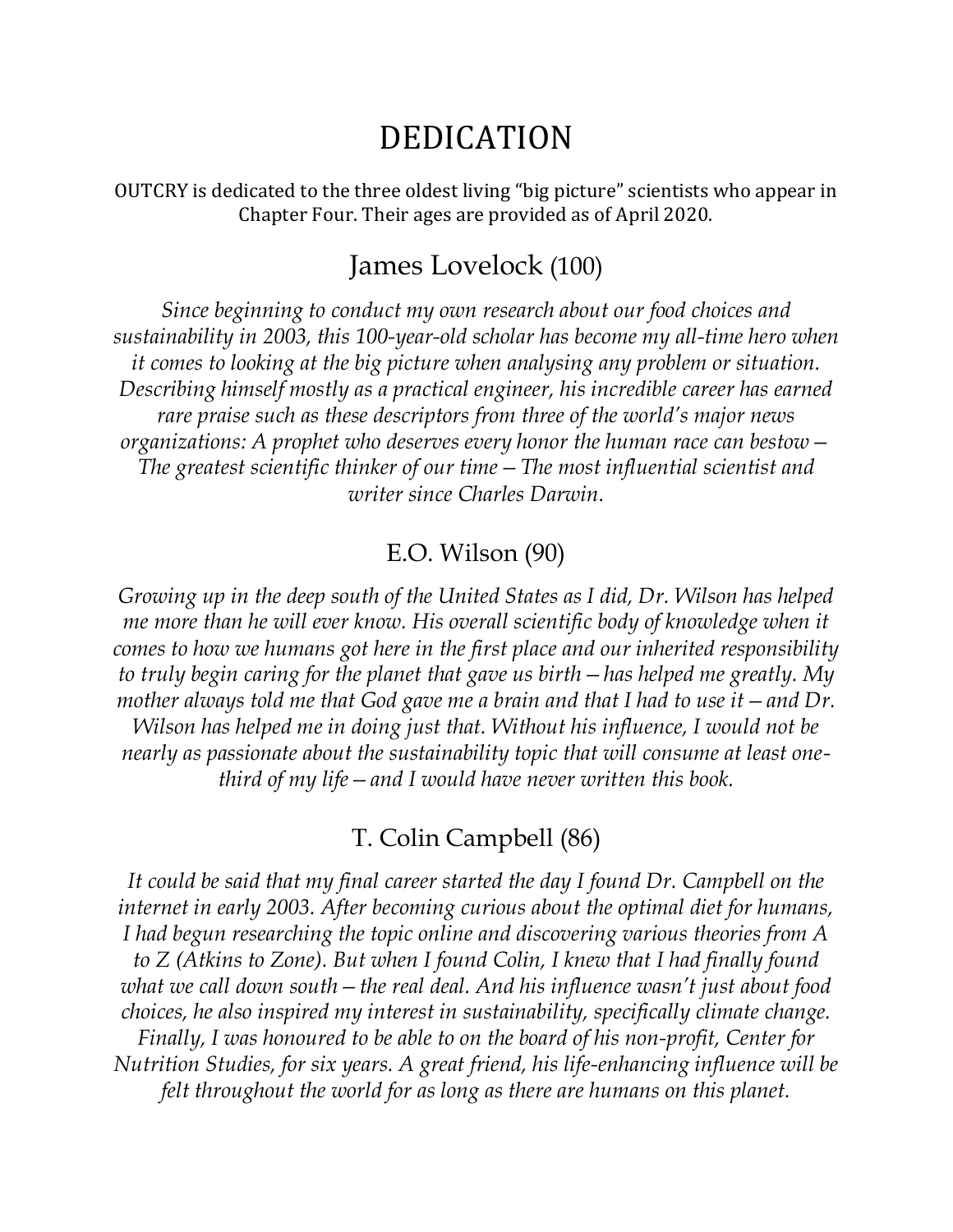# Table of Contents

Foreword by Mother Nature Introduction

### Part One—The OUTCRY

Chapter One — Connecting the Dots to a Sustainable Future Chapter Two — The Birds and Bugs of My Youth Chapter Three — Drought, Storms, Floods, Fires & Melting Ice Chapter Four — Conclusions of Nine "Big Picture" Scientists Chapter Five — How Dare You! A Message from Greta Chapter Six — Situational Assessment with 2020 Vision

#### Part Two—Our Response to the OUTCRY

Chapter Seven — Visionary Walk in Central Park Chapter Eight — Six Steps to Harmony with Nature Chapter Nine — Crucial Importance of Systemic Change Chapter Ten — Living Large in the *Great Big Northern* in 2050 Chapter Eleven —Earthonomics Replaces Capitalism Chapter Twelve — When All Else Fails, Can AI Save Us? Chapter Thirteen—About that Silver Lining on the Cover Chapter Fourteen— How Can You Make a Difference? Chapter Fifteen— Jolted into Thinking Differently

About the Authors Epilog—An Evolving Vision of Survival

**E-books are far greener.** For environmental reasons, this book is only available in an e-book [format.](https://amzn.to/36aQ4LK) As such, no trees have to die and the books do not need to be manufactured and shipped to customers. As a bonus, the books are less expensive, while providing readers immediate access to all of the many references via hyperlinks that appear herein. They are also searchable, greatly enhancing the reading experience. For us, this decision was a no brainer—as we would feel like hypocrites if we chose to distribute this book in any other format.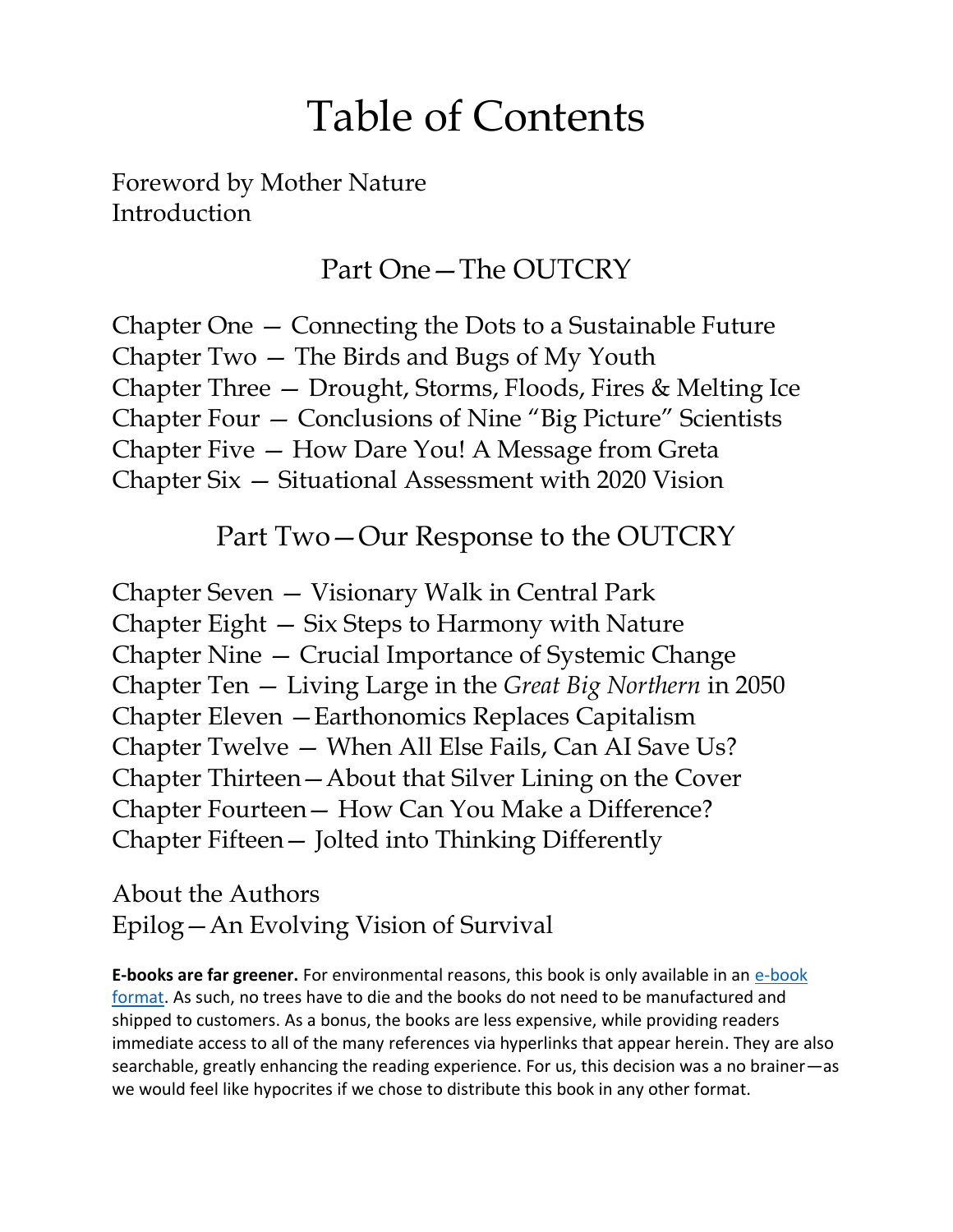## Foreword by Mother Nature

This message is addressed to the billions of humans who reside in the developed nations of planet Earth.

You may wonder why I am not sending this message to all humans who live here. It's because you in the developed world are the ones who have done most of the disruption of my efforts to sustain you—while the remaining three or four billion people have done most of the suffering as a result of your reckless behavior.

A little background. Our planet became part of the Milky Way Galaxy over four billion years ago and the first forms of life emerged here a few hundred million years later. During those four billion years of life on our planet, millions of species of plant, bird, insect, fish, reptile and mammal have come and gone.

And it seems like only yesterday that you humans arrived—in fact, it has been about 300,000 years—a mere blink of the eye in geological time. So, let's put your *Johnny-comelately* status in perspective. Imagine that all of the last four billion years (of life on Earth) could be crammed into just one year. What portion of that single *imagined* year has your species been a part of Earth's biodiversity?

Amazingly, you humans emerged as a species in just the last thirty-nine minutes of the last hour of that *imagined* year. Yet in just those few short moments, what a mess you have made—running roughshod over millions of other species in the wild—while stealing their natural habitat to establish your residences, farms, factories, shopping centers, warehouses, theme parks, bridges, tunnels, airports, golf courses, schools, concert halls, sports arenas, prisons, freeways, zoos, cemeteries, and on and on.

You seem oblivious to the damage you are inflicting as your reckless behavior keeps getting exponentially worse. In just the last two seconds of that *imagined year* mentioned earlier, your population has exploded eightfold—going from one billion in the year 1800 to almost eight billion in 2020. And each time your population doubles, your consumption of manufactured goods quadruples—as more people in the developing world are able to buy lots of mostly-unnecessary stuff for the first time.

Sadly, there appears to be no end to your madness as you continue to swell your numbers by well over one million people every week—while at the same time, you keep squandering my overly-stressed natural resources to maximize your steadily increasing consumption of stuff. Then, most of that *stuff* ends up in landfills within a matter of months, adding insult to injury in your abuse of my hospitality. Just since 2006, when the United Nations issued a huge report, *Livestock's Long Shadow*, chronicling your unsustainable agricultural practices, you've added over one billion new mouths to feed, caused additional erosion of hundreds of billions of tons of topsoil and destroyed another billion acres of rainforest.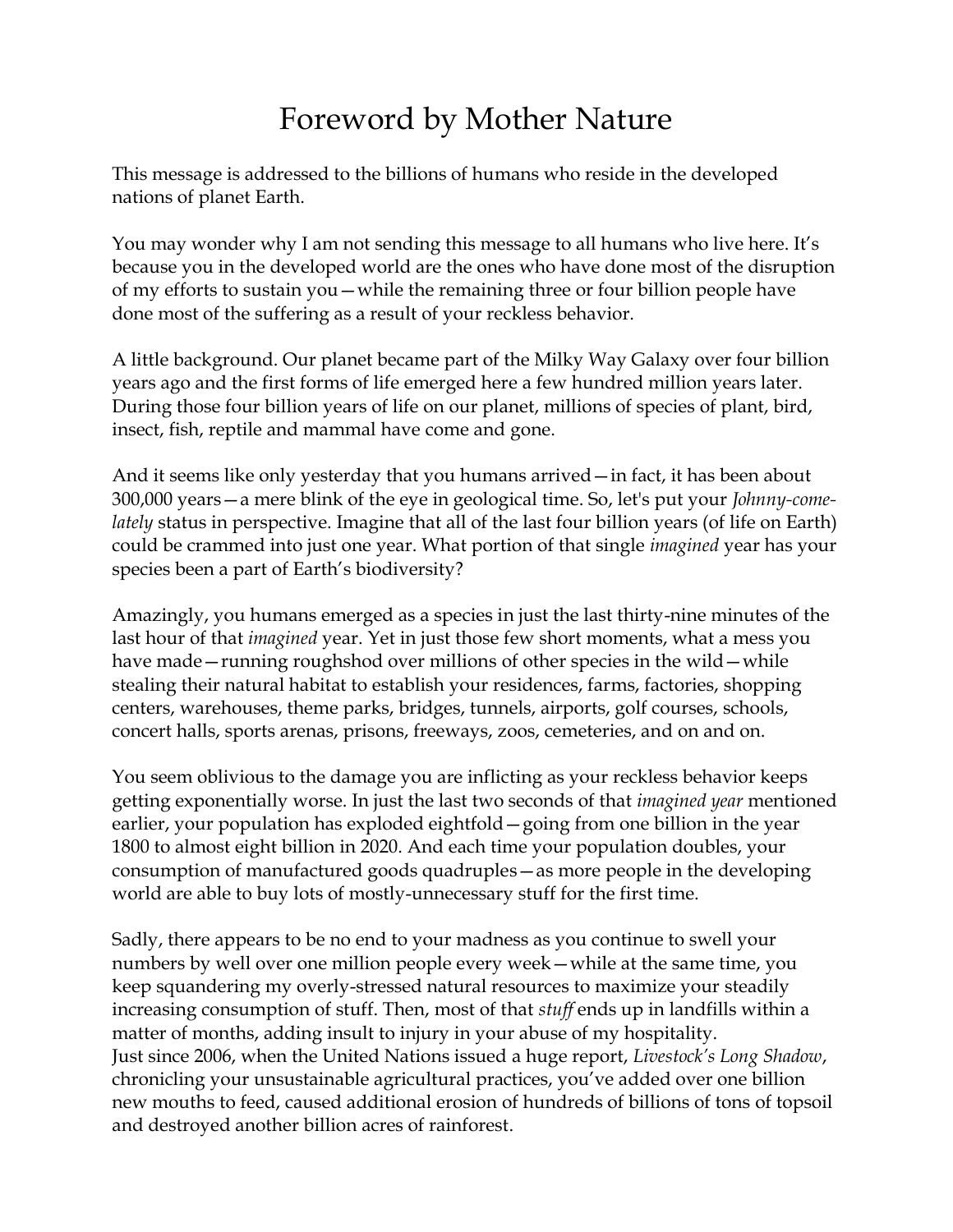What's the matter with you people? You seem to be intent on destroying every element of the natural world that has preceded you—leaving me with no other choice but to concentrate primarily on protecting all of the other natural species with which you share the planet—the many species that you seem so intent on destroying.

As a result of your failed stewardship of this planet, things are likely to become very painful for you in the near future, and for that, I am terribly sorry. But frankly, I have run out of patience with you and your selfish ways. Quite simply, you've become very problematic tenants who are now in serious danger of being evicted. Consider this your first warning—yet it could be your last. If you don't get your act together real soon, I am doubtful about your long-term chances.

As you may know, there is a chance that artificial intelligence empowered robotic cyborgs may someday take over the stewardship of this planet since you humans have failed so miserably. Perhaps they could do a much better job than you have done, yet for some reason, the whole idea makes me nervous.

So due to my uneasiness about the cyborgs and despite all of your failures, I am still in your corner and am hoping that you humans will come together, restore order and learn to live in complete harmony with all of nature—for a long, long time to come.

With tough love, Mom

PS: This book will outline how you can earn your way back into my good graces. It won't be easy, and you will quite possibly fail, but at least you have been warned—and you do still have a chance to make things right. My friends, the authors, will do their best to show you the way in this timely book that was published in an e-book format only—without killing any of my trees.

*"Conservation is a state of harmony between men and land."*

—Aldo Leopold

[Click here to](https://amzn.to/36aQ4LK) view on Amazon

## Scroll on down for the Introduction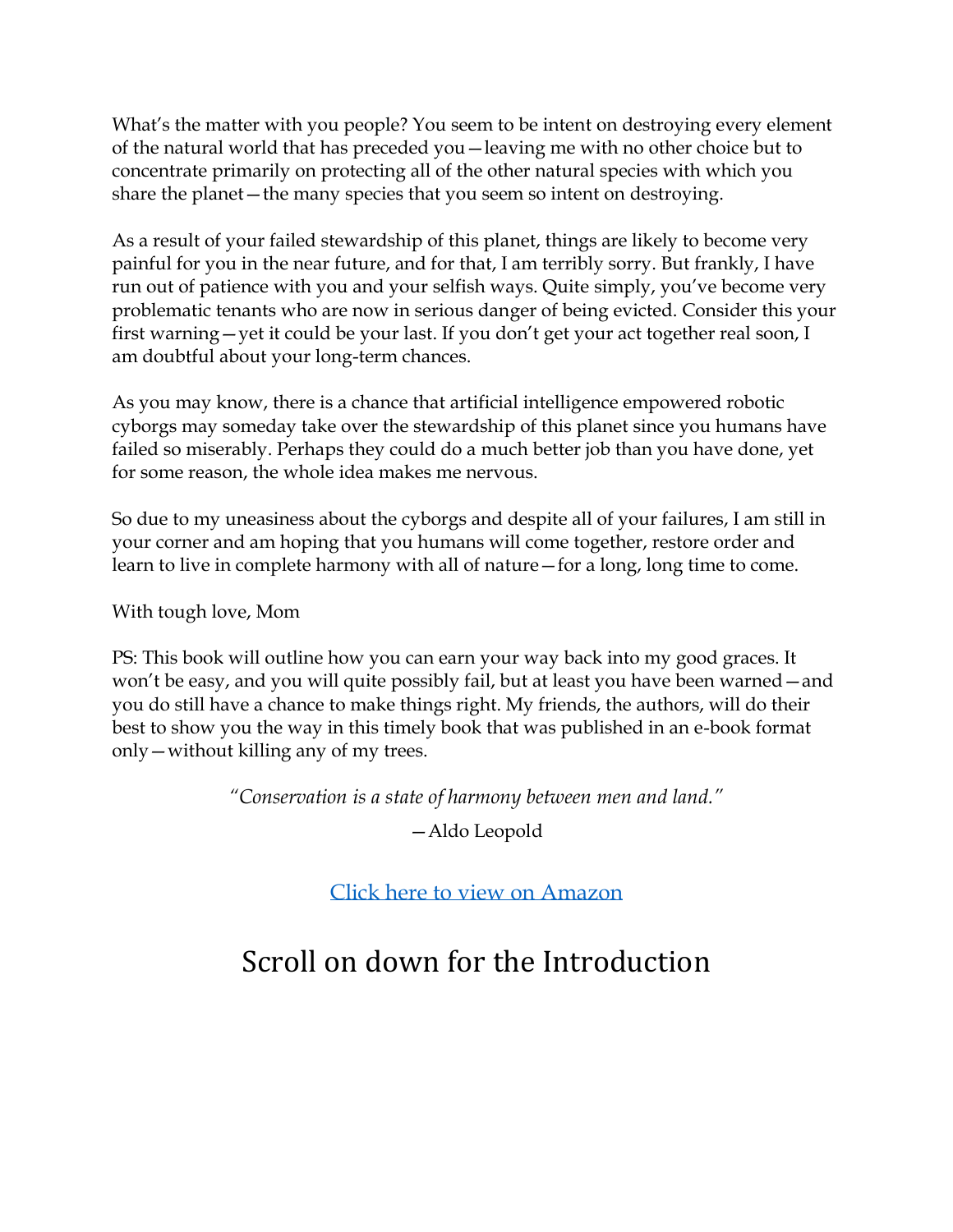# Introduction

*"Humankind has not woven the web of life. We are but one thread within it. Whatever we do to the web, we do to ourselves. All things are bound together. All things connect."*

—Chief Seattle, 1854

When we started writing this book in late 2019, few people had ever heard of the Coronavirus. On the cover, we alluded to a possible silver lining associated with Covid-19. If there is a silver lining, and we believe that there will be, we may not feel its beneficial effects for quite a few years. Much later, historians may record that the Earthshattering wake-up call we received in early 2020—ultimately jolted us into urgently working to reinvent our grossly unsustainable relationship with the biosphere that gives us life.

As the title suggests, this book is all about what Mother Nature is trying to tell us regarding how our civilization is rapidly destroying that biosphere. Her OUTCRY is abundantly evident in phenomena like declining insect, bird and fish populations, rising global temperatures, storms, fires, melting ice at the poles, and dead zones in the oceans; to name just a few.

The title also suggests an OUTCRY from nine "big picture" scientists who have connected the dots between human behavior and the deterioration of nature's ability to keep us alive. On the front cover, the highly acclaimed filmmaker and environmentalist, James Cameron, sums up our dilemma in stark terms and asks the question that we strive to answer in this book:

*"The world is completely delusional and going to hell in a handbasket as fast as humanly possible. The only relevant question is: How do we make the crash as soft a landing as possible for some kind of continuation of human civilization?"*

Following the *outcry* from nature and the nine scientists in Part One, most of this book is aimed at what we can do about re-inventing our living arrangements enough to slow, stop or reverse the damage we have already done. In other words, what can be done soon enough—to prevent the extinction of Homo sapiens? Some scientists have suggested that we must give half of the planet back to nature in order to survive. The problem is that there is no global conversation regarding a plan for how that might be accomplished.

Throughout the book, we describe an envisioned, highly-efficient, futuristic, luxurious and ultra-sustainable, coast-to-coast living corridor that could be developed in the USA